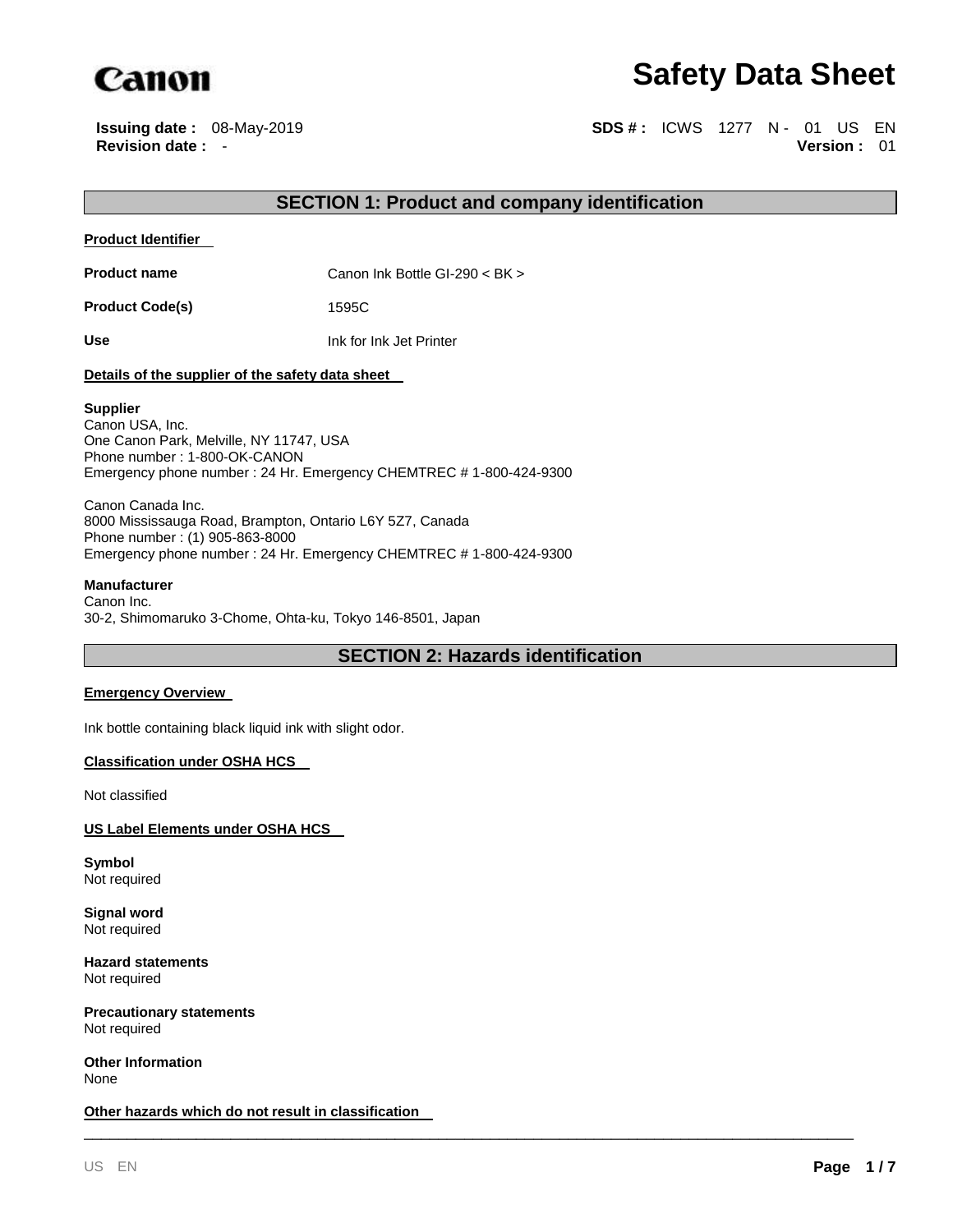None

# **SECTION 3: Composition/information on ingredients**

\_\_\_\_\_\_\_\_\_\_\_\_\_\_\_\_\_\_\_\_\_\_\_\_\_\_\_\_\_\_\_\_\_\_\_\_\_\_\_\_\_\_\_\_\_\_\_\_\_\_\_\_\_\_\_\_\_\_\_\_\_\_\_\_\_\_\_\_\_\_\_\_\_\_\_\_\_\_\_\_\_\_\_\_\_\_\_\_\_

| <b>Chemical name</b> | <b>CAS-No</b> | Weight %  |
|----------------------|---------------|-----------|
| Glycol               | <b>CBI</b>    | $10 - 15$ |
| Glycerin             | $56 - 81 - 5$ | $5 - 10$  |
| ∟actam               | <b>CBI</b>    | $5 - 10$  |
| Carbon black         | 1333-86-4     | - 5       |
| Water                | 7732-18-5     | $60 - 80$ |

Part of the specific chemical identity and/or percentage of composition is being withheld as a trade secret under 29CFR§1910.1200 (i). In case the information is necessary, please request based on the standard.

### **SECTION 4: First aid measures**

#### **Description of first aid measures**

| <b>Inhalation</b>                                           | Move to fresh air. Get medical attention immediately if symptoms occur.                                                                 |  |
|-------------------------------------------------------------|-----------------------------------------------------------------------------------------------------------------------------------------|--|
| Ingestion                                                   | Rinse mouth. Drink 1 or 2 glasses of water. Get medical attention immediately.                                                          |  |
| <b>Skin Contact</b>                                         | Wash off immediately with soap and plenty of water. Get medical attention immediately if<br>symptoms occur.                             |  |
| <b>Eye Contact</b>                                          | Flush with plenty of water. Get medical attention immediately if symptoms occur.                                                        |  |
| Most important symptoms and effects, both acute and delayed |                                                                                                                                         |  |
| <b>Inhalation</b>                                           | None under normal use. Symptoms of overexposure are dizziness, headache, tiredness,<br>nausea, unconsciousness, cessation of breathing. |  |
| Ingestion                                                   | None under normal use. Ingestion may cause gastrointestinal irritation, nausea, vomiting<br>and diarrhea.                               |  |
| <b>Skin Contact</b>                                         | None under normal use.                                                                                                                  |  |
| <b>Eye Contact</b>                                          | None under normal use. May cause slight irritation.                                                                                     |  |
| <b>Chronic Effects</b>                                      | None under normal use.                                                                                                                  |  |

# **Indication of any immediate medical attention and special treatment needed**

None

# **SECTION 5: Firefighting measures**

\_\_\_\_\_\_\_\_\_\_\_\_\_\_\_\_\_\_\_\_\_\_\_\_\_\_\_\_\_\_\_\_\_\_\_\_\_\_\_\_\_\_\_\_\_\_\_\_\_\_\_\_\_\_\_\_\_\_\_\_\_\_\_\_\_\_\_\_\_\_\_\_\_\_\_\_\_\_\_\_\_\_\_\_\_\_\_\_\_

#### **Extinguishing media**

**Suitable extinguishing media** Use CO<sub>2</sub>, water, dry chemical, or foam.

#### **Unsuitable extinguishing media** None

#### **Special hazards arising from the substance or mixture**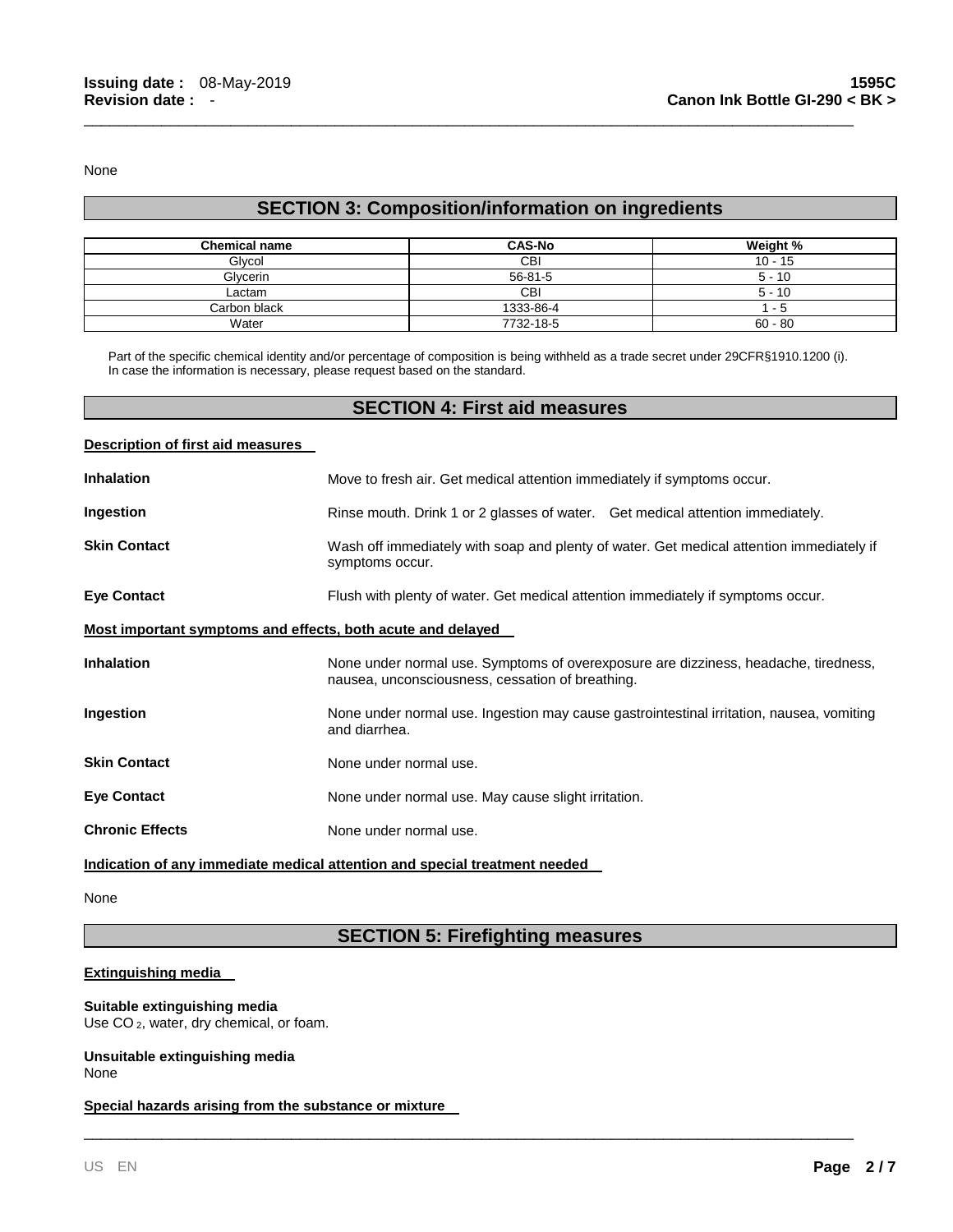#### **Special Hazard** None

# **Hazardous combustion products**

Carbon dioxide (CO <sup>2</sup>), Carbon monoxide (CO)

#### **Advice for firefighters**

# **Special protective equipment for fire-fighters**

None

### **SECTION 6: Accidental release measures**

\_\_\_\_\_\_\_\_\_\_\_\_\_\_\_\_\_\_\_\_\_\_\_\_\_\_\_\_\_\_\_\_\_\_\_\_\_\_\_\_\_\_\_\_\_\_\_\_\_\_\_\_\_\_\_\_\_\_\_\_\_\_\_\_\_\_\_\_\_\_\_\_\_\_\_\_\_\_\_\_\_\_\_\_\_\_\_\_\_

#### **Personal precautions, protective equipment and emergency procedures**

Avoid contact with skin, eyes and clothing.

#### **Environmental Precautions**

Keep out of waterways.

#### **Methods and material for containment and cleaning up**

Wipe up with adsorbent material (e.g. cloth, fleece).

#### **Other Information**

None

# **SECTION 7: Handling and storage**

#### **Precautions for safe handling**

Avoid contact with skin, eyes and clothing. Clean contaminated surface thoroughly. Use with adequate ventilation.

#### **Conditions for safe storage, including any incompatibilities**

Keep in a dry, cool and well-ventilated place. Keep out of the reach of children. Keep away from direct sunlight. Keep away from heat and sources of ignition. Store upright and ensure that the cap of the bottle is tightly closed in order to avoid leakage or spillage of the ink.

## **SECTION 8: Exposure controls/personal protection**

#### **Exposure guidelines**

| <b>Chemical name</b> | <b>OSHA PEL</b>                          | <b>ACGIH TLV</b>                           |
|----------------------|------------------------------------------|--------------------------------------------|
| Glycerin             | TWA: 15 $mg/m3$ mist, total particulate  | None                                       |
| $56 - 81 - 5$        | TWA: 5 $ma/m3$ mist, respirable fraction |                                            |
| Carbon black         | TWA: $3.5 \text{ mg/m}^3$                | TWA: $3 \text{ mq/m}^3$ inhalable fraction |
| 1333-86-4            |                                          |                                            |

\_\_\_\_\_\_\_\_\_\_\_\_\_\_\_\_\_\_\_\_\_\_\_\_\_\_\_\_\_\_\_\_\_\_\_\_\_\_\_\_\_\_\_\_\_\_\_\_\_\_\_\_\_\_\_\_\_\_\_\_\_\_\_\_\_\_\_\_\_\_\_\_\_\_\_\_\_\_\_\_\_\_\_\_\_\_\_\_\_

**Appropriate engineering controls** None under normal use conditions.

#### **Individual protection measures, such as personal protective equipment Eye/face Protection Not required under normal use. Skin Protection Not required under normal use.**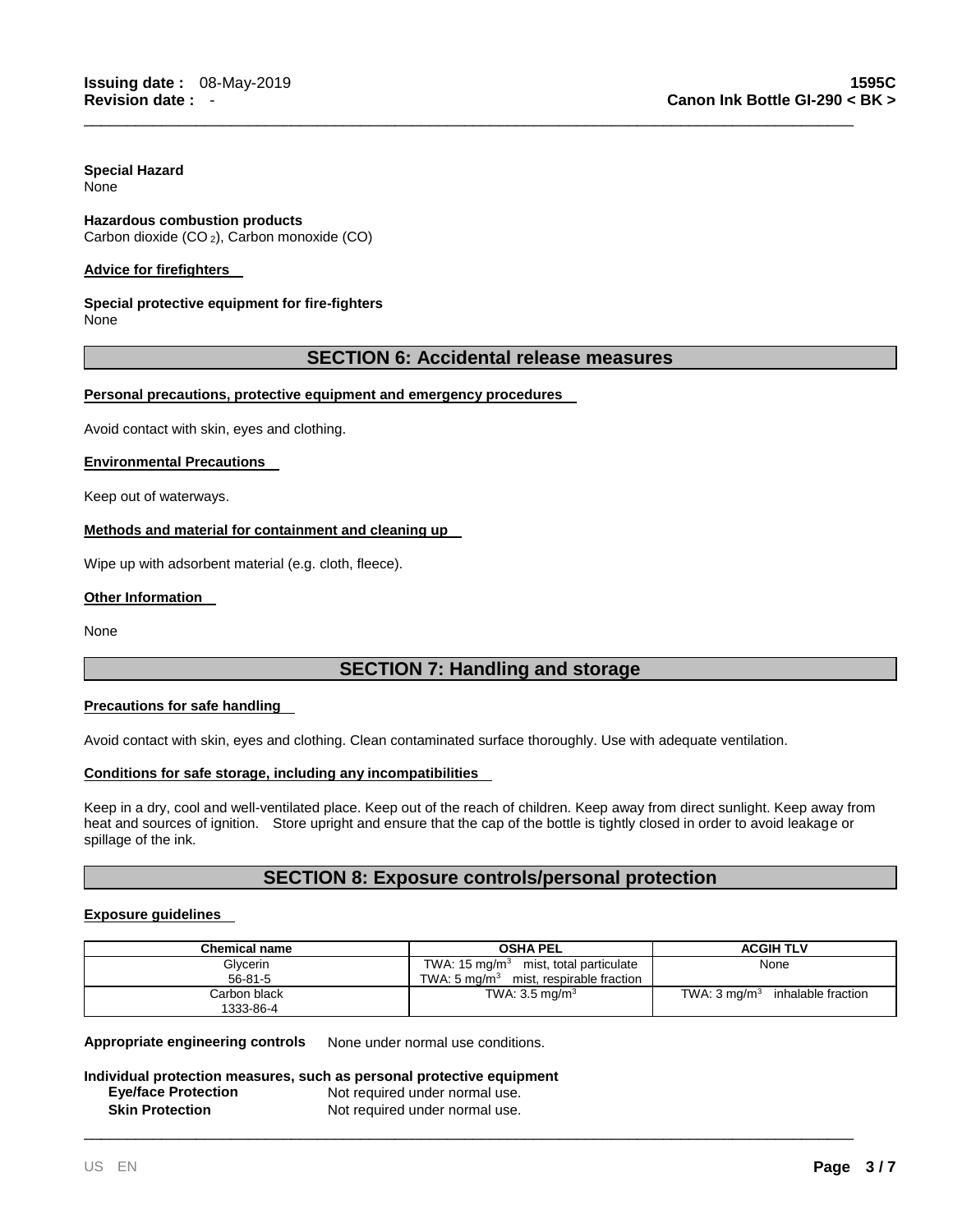**Respiratory Protection Not required under normal use.** 

#### **SECTION 9: Physical and chemical properties**

\_\_\_\_\_\_\_\_\_\_\_\_\_\_\_\_\_\_\_\_\_\_\_\_\_\_\_\_\_\_\_\_\_\_\_\_\_\_\_\_\_\_\_\_\_\_\_\_\_\_\_\_\_\_\_\_\_\_\_\_\_\_\_\_\_\_\_\_\_\_\_\_\_\_\_\_\_\_\_\_\_\_\_\_\_\_\_\_\_

#### **Information on basic physical and chemical properties**

Appearance **Black** ; Liquid **Odor** Slight odor **pH** 7 - 9 **Melting/Freezing point (°C)** No data available **Boiling Point/Range (°C)** No data available **Evaporation Rate No data available Flammability (solid, gas) Not Applicable Not Applicable Flammability Limits in Air Upper Flammability Limit None**; estimated **Lower Flammability Limit None;** estimated **Vapor pressure No data available No data available Vapor density No data available No data available Relative density** 1.0 - 1.1 **Solubility(ies)** Water; miscible **Partition coefficient: n-octanol/water <br>No data available Autoignition Temperature (°C)** None; estimated **Decomposition Temperature (°C)** No data available **Viscosity (mPa s)** 1 - 5

No data available **Flash Point (°C)** > 93.0°C (Tag. Closed Cup.); estimated

**Other Information** 

No data available

# **SECTION 10: Stability and reactivity**

\_\_\_\_\_\_\_\_\_\_\_\_\_\_\_\_\_\_\_\_\_\_\_\_\_\_\_\_\_\_\_\_\_\_\_\_\_\_\_\_\_\_\_\_\_\_\_\_\_\_\_\_\_\_\_\_\_\_\_\_\_\_\_\_\_\_\_\_\_\_\_\_\_\_\_\_\_\_\_\_\_\_\_\_\_\_\_\_\_

#### **Reactivity**

None

#### **Chemical stability**

Stable

**Possibility of Hazardous Reactions** 

None

#### **Conditions to Avoid**

None

**Incompatible materials** 

Acids, Bases, Oxidizing agents, Reducing agents.

#### **Hazardous Decomposition Products**

Carbon dioxide (CO <sup>2</sup>), Carbon monoxide (CO), and/or Ammonia.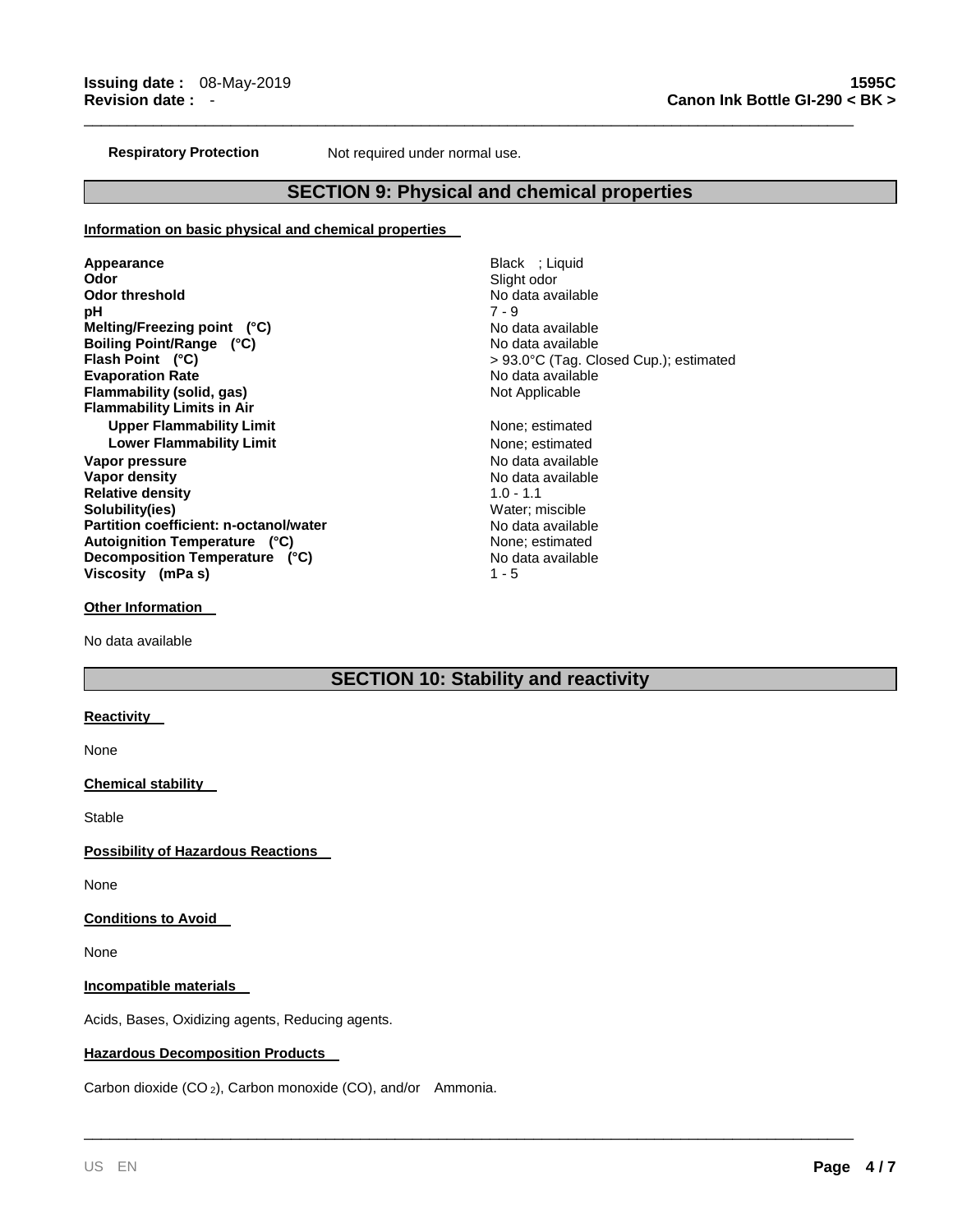# **SECTION 11: Toxicological information**

\_\_\_\_\_\_\_\_\_\_\_\_\_\_\_\_\_\_\_\_\_\_\_\_\_\_\_\_\_\_\_\_\_\_\_\_\_\_\_\_\_\_\_\_\_\_\_\_\_\_\_\_\_\_\_\_\_\_\_\_\_\_\_\_\_\_\_\_\_\_\_\_\_\_\_\_\_\_\_\_\_\_\_\_\_\_\_\_\_

#### **Information on toxicological effects**

| <b>Acute toxicity</b>             | No data available                                                                                                                                                                                                                                                                                                                                                                                                                                                 |
|-----------------------------------|-------------------------------------------------------------------------------------------------------------------------------------------------------------------------------------------------------------------------------------------------------------------------------------------------------------------------------------------------------------------------------------------------------------------------------------------------------------------|
| <b>Skin corrosion/irritation</b>  | Non-irritant (OECD Guideline)                                                                                                                                                                                                                                                                                                                                                                                                                                     |
| Serious eye damage/eye irritation | Mild irritant (OECD Guideline)                                                                                                                                                                                                                                                                                                                                                                                                                                    |
| <b>Sensitization</b>              | Non-sensitizer (OECD Guideline)                                                                                                                                                                                                                                                                                                                                                                                                                                   |
| Germ cell mutagenicity            | Ames test: Negative                                                                                                                                                                                                                                                                                                                                                                                                                                               |
| Carcinogenicity                   | The IARC evaluated carbon black, as a Group 2B carcinogen, for which there is inadequate<br>human evidence, but sufficient animal evidence. The latter is based upon the development<br>of lung tumors in rats receiving chronic inhalation exposure to powdered carbon black at<br>levels that induce particle overload of the lung.<br>However, the amount of inhalation exposure to powdered carbon black is negligible under<br>intended use of this product. |
| <b>Reproductive Toxicity</b>      | No data available                                                                                                                                                                                                                                                                                                                                                                                                                                                 |
| <b>STOT - single exposure</b>     | No data available                                                                                                                                                                                                                                                                                                                                                                                                                                                 |
| <b>STOT - repeated exposure</b>   | No data available                                                                                                                                                                                                                                                                                                                                                                                                                                                 |
| <b>Aspiration hazard</b>          | No data available                                                                                                                                                                                                                                                                                                                                                                                                                                                 |
| <b>Other Information</b>          | No data available                                                                                                                                                                                                                                                                                                                                                                                                                                                 |

# **SECTION 12: Ecological information**

#### **Toxicity**

**Ecotoxicity effects** No data available

#### **Persistence and degradability**

No data available

**Bioaccumulative potential** 

No data available

#### **Mobility in soil**

No data available

#### **Other adverse effects**

No data available

# **SECTION 13: Disposal considerations**

\_\_\_\_\_\_\_\_\_\_\_\_\_\_\_\_\_\_\_\_\_\_\_\_\_\_\_\_\_\_\_\_\_\_\_\_\_\_\_\_\_\_\_\_\_\_\_\_\_\_\_\_\_\_\_\_\_\_\_\_\_\_\_\_\_\_\_\_\_\_\_\_\_\_\_\_\_\_\_\_\_\_\_\_\_\_\_\_\_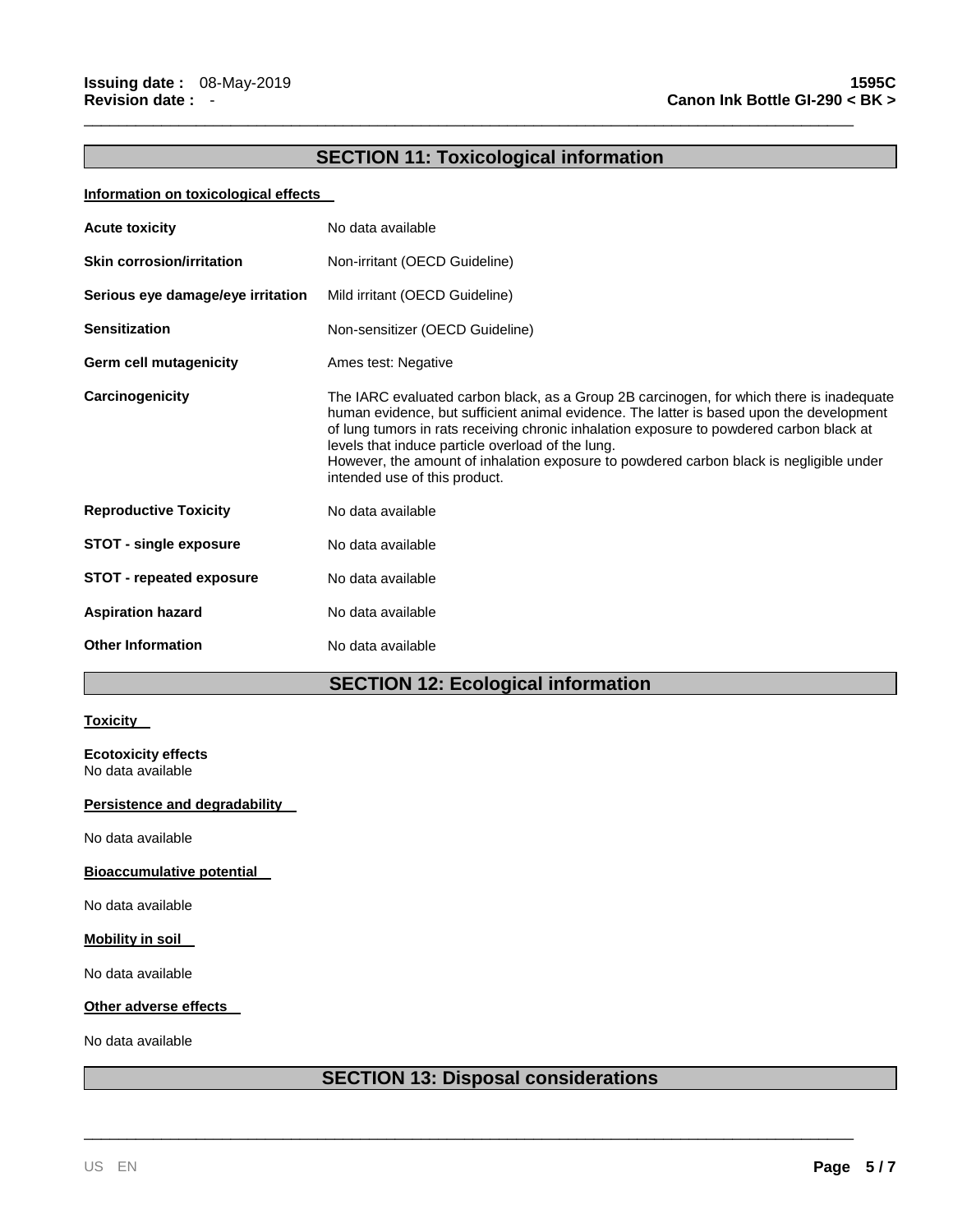#### **Waste treatment methods**

Dispose of in accordance with local regulations.

| <b>SECTION 14: Transport information</b>                                     |                                                                                                                 |  |
|------------------------------------------------------------------------------|-----------------------------------------------------------------------------------------------------------------|--|
| UN number                                                                    | None                                                                                                            |  |
| <b>UN Proper Shipping Name</b>                                               | None                                                                                                            |  |
| <b>Transport Hazard Class</b>                                                | None                                                                                                            |  |
| <b>Packing Group</b>                                                         | None                                                                                                            |  |
| <b>Environmental Hazards</b>                                                 | Not classified as environmentally hazardous under UN Model Regulations and<br>marine pollutant under IMDG Code. |  |
| <b>Special Precautions for users</b>                                         | IATA: Not regulated                                                                                             |  |
| Transport in bulk according to Annex II of<br><b>MARPOL and the IBC Code</b> | Not Applicable                                                                                                  |  |
| <b>SECTION 15: Regulatory information</b>                                    |                                                                                                                 |  |

\_\_\_\_\_\_\_\_\_\_\_\_\_\_\_\_\_\_\_\_\_\_\_\_\_\_\_\_\_\_\_\_\_\_\_\_\_\_\_\_\_\_\_\_\_\_\_\_\_\_\_\_\_\_\_\_\_\_\_\_\_\_\_\_\_\_\_\_\_\_\_\_\_\_\_\_\_\_\_\_\_\_\_\_\_\_\_\_\_

**Safety, health and environmental regulations specific for the product in question** 

| TSCA Sec. 4,5,6,7,8,12b          | None |
|----------------------------------|------|
| <b>SARA Title III Sec. 313</b>   | None |
| <b>California Proposition 65</b> | None |
| CEPA Sec. 81                     | None |
| <b>HPA (WHMIS)</b>               | None |
| <b>Other Information</b>         | None |

## **SECTION 16: Other information**

#### **Key literature references and sources for data**

- U.S. Department of Labor, 29CFR Part 1910

- U.S. Environmental Protection Agency, 40CFR Part 372
- U.S. Environmental Protection Agency, 40CFR Part 700-799
- U.S. Consumer Product Safety Commission, 16CFR Part 1500
- ACGIH, Threshold Limit Values for Chemical Substances and Physical Agents and Biological Exposure Indices
- U.S. Department of Health and Human Services National Toxicology Program, Annual Report on Carcinogens

- World Health Organization International Agency for Research on Cancer, IARC Monographs on the Evaluation on the Carcinogenic Risk of Chemicals to Humans

- California EPA, Code of Regulations Title 27. Division 4. Chapter 1. Safe Drinking Water and Toxic Enforcement Act of 1986

\_\_\_\_\_\_\_\_\_\_\_\_\_\_\_\_\_\_\_\_\_\_\_\_\_\_\_\_\_\_\_\_\_\_\_\_\_\_\_\_\_\_\_\_\_\_\_\_\_\_\_\_\_\_\_\_\_\_\_\_\_\_\_\_\_\_\_\_\_\_\_\_\_\_\_\_\_\_\_\_\_\_\_\_\_\_\_\_\_

- Environment Canada, Canadian Environmental Protection Act, 1999
- Health Canada, Hazardous Products Act, and Controlled Products Regulations
- Canada Workplace Hazardous Materials Information System